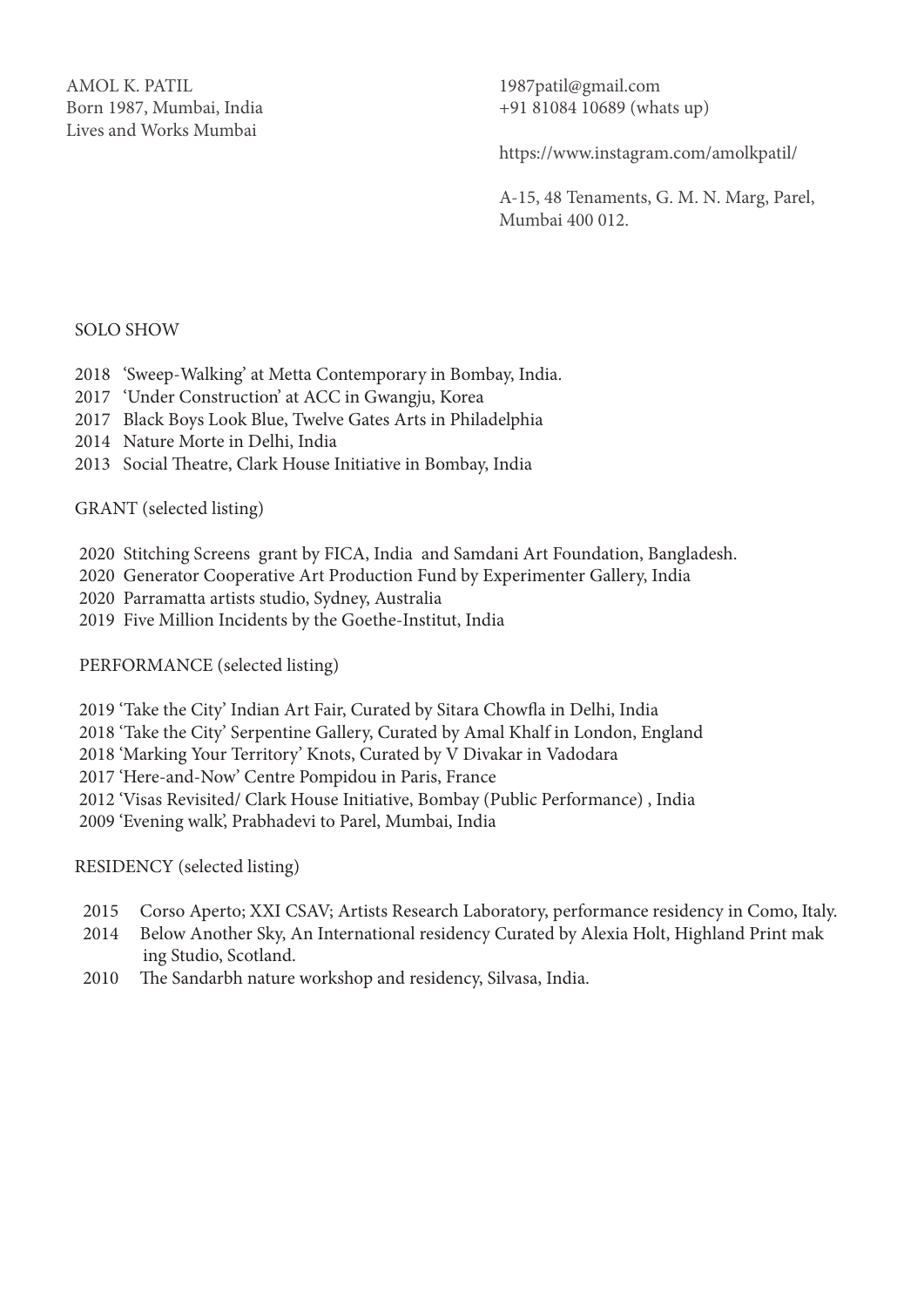- 2020 'Afterglow' Curated by Raqs Media Collective, Yokohama Triennale, 2020 in Japan.
- 2020 How to love anything other than the possibility of ruin? Curated by Frida Robles and Lasse Mour itzen at USSR in Mexico City.
- 2019 Five Million Incidents at the Goethe-Institut / Max Mueller Bhavan, New Delh in collaboration with Raqs Media Collective.
- 2019 'as it rises into the air: listening in practice' Curated by Juana Awad and Zeenat Nagree at Goethe-Institut / Max Mueller Bhavan in India.
- 2018 'Soon Enough' Curated by Maria Lind at Tensta konsthall in Sweden.
- 2018 The Showroom, Reimagine India Curated by Emil Pethich, London.
- 2017 'Habit-co Habit' Curated by Zasha Colah and Luca cerizza, Pune Biennale in Pune at Phule Muse um in Pune
- 2016 'Historica Republican Aesthetics' Curated by Sumesh Sharma, Iris Museum of Modern Art in Dublin
- 2016 Tardis of The Monkeys, Curated by Sumesh Sharma, New Galerie in paris.
- 2016 Dakar Biennale, Group exhibition, Dakar.
- 2016 Celebrating freedom and pluralism in deffence of secularism, Mumbai Collective, Bombay.
- 2016 The Nanjing International Arts Festival / HISTORICODE in China
- 2015 Liberty taken by Kamarado, Curated by Zasha Colah, Clark House Initiative, Bombay 2015 Lib erty taken apart, Curated by Zasha Colah Clark House Initiative, Bombay
- 2015 Common Ground #1, G. 159, Curated by Rebecca John, Bangalore.
- 2015 KAMARADO, Curated by Jelle Bouwhuis, Kerstin Winking
- 2015 Myymälä2, Curated by Zasha Colah, Helsinki.
- 2015 When Esthel met Parker, Clark House Initiative & Parasite in Mumbai.
- 2015 Kyoto Casual, Curated by Zasha Colah, at The Japan Foundation, New Delhi.
- 2014 Tales between Borders, Curated by Nikhil Raunak, Clark House Initiative, Mumbai.
- 2014 Below Another Sky, Aberdeen Art Gallery in Aberdeen. https://ashortspell.com/tag/claire-barclay/
- 2014 Eros, The Bruna Celeste Gallery, Para Site, Curated by Clark House Initiative in Honk Kong.
- 2014 International Artist Initiated, David Dale Gallery and Studio, Glasgow.
- 2014 Von "Fair and lovely" und "Black is Beautiful": Anti-Rassismus in zeitgenössischer in discher Kunst (Of " fair and lovely " and "Black is Beautiful": Anti-Racism in contempo rary Indianart), Curated by Rebecca John, Referat für Gleichstellung ASta Uni KN, Germany.
- 2014 Spaghetti Harvest at Project 88, Curated by Clark House Initiative,
- 2014 Art Dubai, Clark House Initiative.
- 2014 And I laid Traps For The Troubadours, Who Died Before They Reached Bombay, Kadist art and Clark House Initiative, Bombay.
- 2014 INSERT , Curated by Raqs Media Collective, New Delhi.
- 2014 CONTINUUM Unbound Studio at Lagos Video Art Festival 2013;2014, Curated by Aditi Kulkarni and Uma Ray, Travelling Show.
- 2013 Translucent, Video Art Festival, Curated by Kanchi Mehta, Travelling Show.
- 2013 Irreverence to your speech, Clark House Initiative at Platform, Munich.
- 2013 A Silent Apartheid, Clark House Initiative in Manifesta Journal. http://www.manifestajournal.org/ online-residencies/clark-house-initiative-zasha-colah- and-sumesh-sharma/silent-apartheid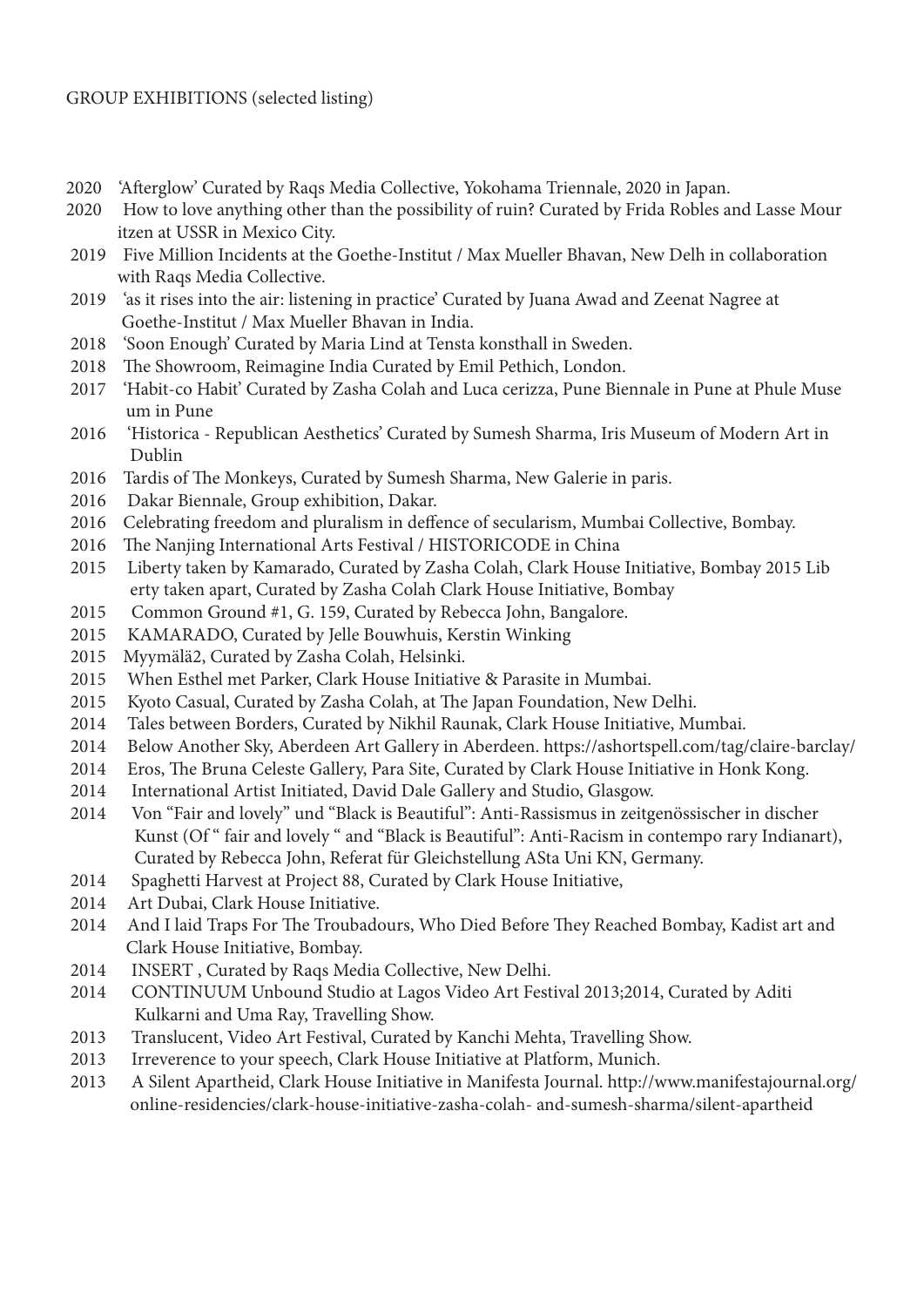- 2013 Nine, Clark House Initiative, Bombay.
- 2013 Group Show at Galerie Mirchandani + Steinruecke, Bombay.
- 2013 Autobiographia, at Gallerie Art and Soul, Curated by Clark House Initiative, Bombay.
- 2013 Decolonising Imaginaries, Kadist Art Foundation, Curated by Afrikada and Clark House Initia tive, Paris.
- 2013 We Have Arrived Nowhere, 2nd Transnational Pavilion at the 55th Venice Biennale, Curated by Francesca Chiacchio and Clark House Initiative.
- 2013 L'exigence de la saudade at Kadist Art Foundation, Clark House Initiative, Paris.
- 2012 'I C U JEST', Mandlay Hall, Kochi-Muziris Biennale by Clark House Initiative.
- 2012 Locating Out-Sourcing, a project curated by the CCCP Program (Critical, Curatorial and concep tual Practices in Architecture) at GSAPP (Columbia University), at Studio X, Mumbai.
- 2012 Lotus Eaters, Open Eyed Gallery by Clark House Initiative, Cochin.
- 2012 World Event Young Artists, Gallery Backlit, Nottingham. http://worldeventyoungartists.com/art ists/amol\_patil
- 2012 A Non-Aligned Elephant Gulab, Shunya at Praha Zoo, curated by Sumesh Sharma, Prague.
- 2012 A Non-Aligned Elephant Gulab, Shunya at Praha Zoo, curated by Sumesh Sharma, Prague.
- 2012 Shunya, a group show, at Clark House Initiative, Bombay.
- 2011 India Art Festival, Garden Installation, Curated by Sumesh Sharma, Bombay. 2010 Sandharb Resi dency, Silvasa gallery, Vapi, Maharashtra.
- 2010 Group Exhibition, NCPA, Piramal Art Gallery, Mumbai.
- 2009 Stop Making Sense, Curated by Himanshu Shady, Kitab Mahal, Mumbai.

# COLLECTIVE PRACTICE

- 2021 'Stitching Screen' by FICA india and Samdani art Festival, Bangladesh
- 2020 Looking west, Looking North, Looking East, Looking South
- 2014 "In the third Person Can I Fly?" Can I Fear More? Mural at Clark House Initiative (with Shunya)
- 2014 "Lux | Artist Moving Image" Clark House Initiative and Shanay Jhaveri, London (with Shunya)
- 2013 "My India, My Home" a public art project in collaboration with "The Yellow Cab", Guwa hati , Assam (with Shunya)
- 2012 'Shunya' a Collective show, Clark House Initiative, Bombay (with Shunya)
- 2012 'A Non-Aligned Elephant- Gulab' Shunya at Praha Zoo, Curated by Sumesh Sharma, Prague, Czech Republic (with Shunya)
- 2012 'Visa Rejects' a group show, at New Zero Space, curated by Sumesh Sharma and Zasha Colah , Yangon, Burma / Myanmar (with Shunya)
- 2012 A collaborative site specific mural in memory of legendary freedom fighter Bhagat Singh, for Sha heed Yaadgaar Manch, Communist Party of India office, Bhupesh Gupta Bhavan, Mumbai (with Shunya)
- 2009 Windows with Poonam Jain at Kala Ghoda Art Festival, Mumbai.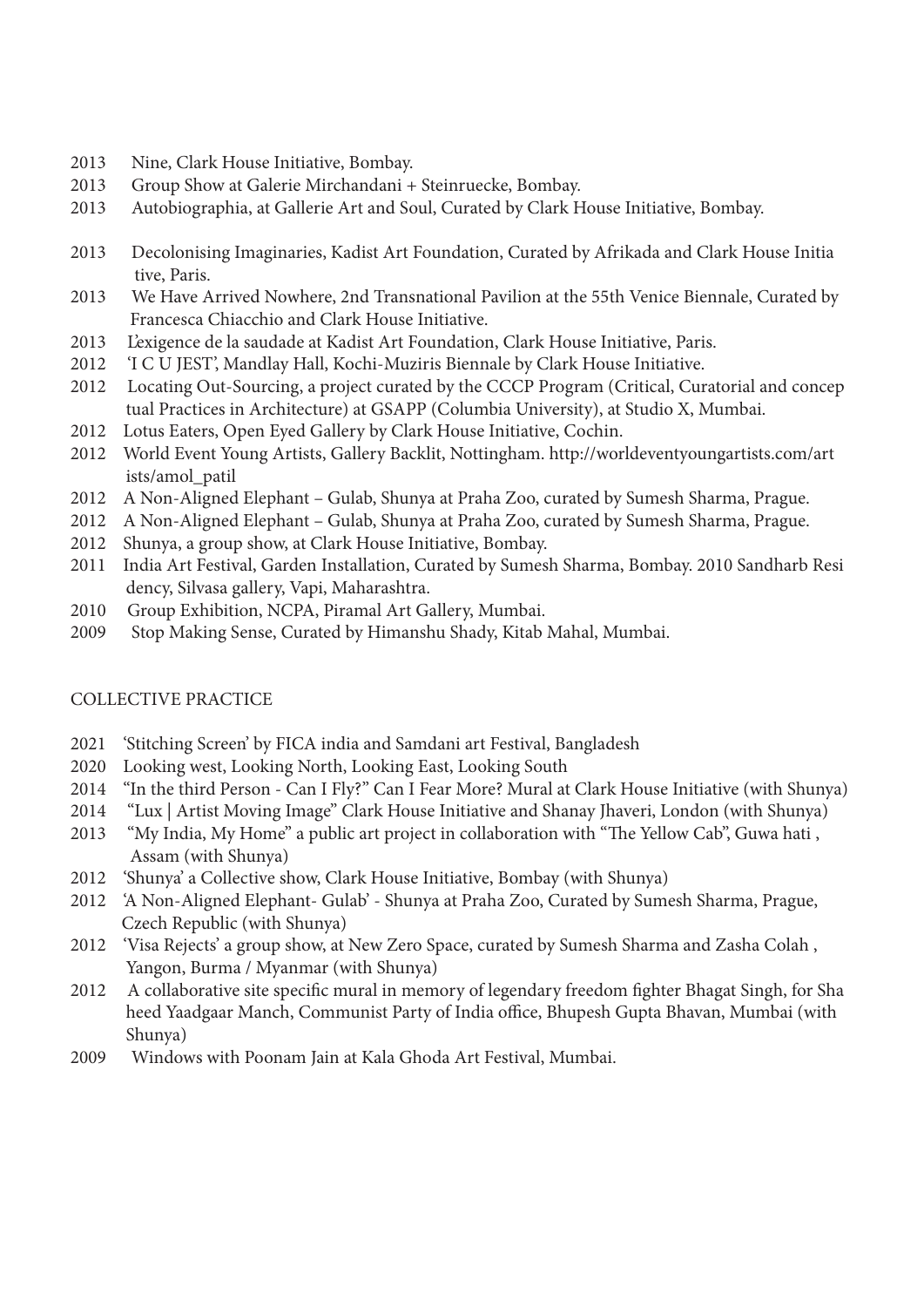# Articles (selected listing) :

## SOLO SHOW :

 http://naturemorte.com/exhibitions/socialtheatre/ http://www.twelvegatesarts.org/exhibitions/2017/6/28/black-boys-look-blue-amol-k-patil http://www.artinamericamagazine.com/reviews/amol-k-patil/ https://www.frieze.com/article/amol-patil https://indianexpress.com/article/cities/mumbai/rebels-with-an-art-cause/ https://mumbaimirror.indiatimes.com/others/sunday-read/rakesh-jhunjhunwala-i-give-tipsbut-you-cant-profit-from-borrowed-knowledge/articleshow/24772526.cms https://www.indiatimes.com/lifestyle/art-and-culture/the-other-life-108805.html

#### PERFORMANCE :

 https://www.indiatoday.in/lifestyle/people/story/artist-amol-patil-says-it-is-time-to-make-the invisibles-visible-at-the-india-art-fair-1442884-2019-01-30 https://www.indiatoday.in/magazine/leisure/story/20190204-amol-patil-india-art fair-1438538-2019-01-25 https://www.artforum.com/diary/skye-arundhati-thomas-around-the-india-art-fair-78585

## GROUP EXHIBITIONS :

 https://www.yokohamatriennale.jp/english/2020/artist/ https://universes.art/en/yokohama-triennale/2020/plot-48/amol-k-patil https://www.art-it.asia/en/top\_e/admin\_expht\_e/210794 https://www.tokyoartbeat.com/tablog/entries.en/2020/08/yokohama-triennale-2020-photo-re port.html

 https://www.goethe.de/ins/in/de/kultur/kuenste/fmi/amp.html https://www.theshowroom.org/relationships/amol-k-patil http://2017.punebiennale.in/index.php/documentation/ http://www.contemporaryand.com/magazines/recipe-for-the-non-aligned/ https://kwinking.com/2015/12/01/amol-kisan-patil-about-sweep-walking/ https://www.para-site.art/exhibitions/when-estelle-met-parker-in-bombay/ https://www.art-agenda.com/features/235670/insert2014

## EDUCATION

2005-2008 Diploma - Rachana Sansad Academy of Fine Arts and Crafts, Mumbai, India

2008 - 2009 Post Diploma - Rachana Sansad Academy of Fine Arts and Crafts, Mumbai, India

#### **EXPERIENCE**

2020 Guest Lecturer/ School of Environment & Architecture

2020 Workshop facilitator/ Kochi Student Biennale